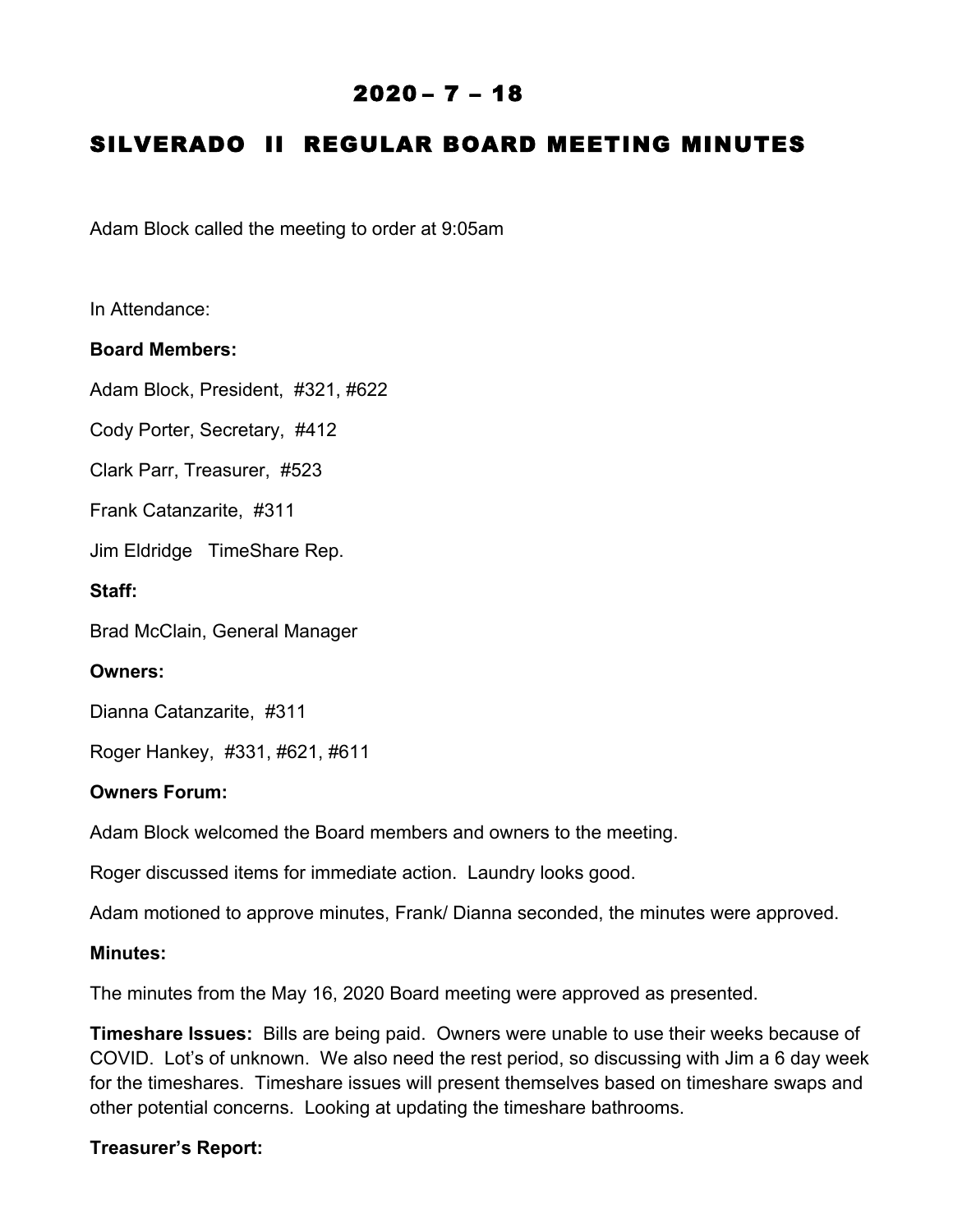Parr presented his printed report. March financials are tracking to the budget for both whole and timeshare units. We are behind on rental income. Whole owners are on budget, had a small operating income the first 3 months. We probably won't see much from the interval owners that will change. We have concern over timeshare dues not being paid. We will look at the impact of this on the overall health of the interval ownership program. We should be meeting budget on operating income. No impact of the PPP loan in March, but it will be on the year end statement.

# **General Manager's report:**

McClain presented his written report.

Operations staff is working and happy to be working. Future uncertainty is a concern right now. Rentals are strong right now on weekends. Amenities remain closed. We are consulting with other properties on guidance. Laundry has been completed. It's waterproof and looks great. Sign out front might need to be replaced. The playground has been removed do to unsafe condition of everything. Looking at outdoor lawn games for replacement. Fire system is being looked at again. We will be completing this project. Painting decks should be addressed. Units are selling and at record prices.

## **Other business:**

## **COVID 19**

Cases are getting worse in Grand County. Cases are above 30 which can trigger issues within the county relating to potential shut downs. We are going to be in limbo at this time. Mask ordinance is in place. How do we enforce this, and/or can we? Let's avoid confrontation. Amenities are still closed. We are keeping areas clean.

Discussed replacing the cement in 1, 2, 3. We will be seeking bids to fix this issue.

Timeshares: we are going to go into executive session to discuss. This occurred at 10:22am.

Executive session ended at 10:45am.

Meetings are the 3<sup>rd</sup> Saturday every off month.

The next meeting is September 19, 2020. A teleconference at 9:00am Denver time.